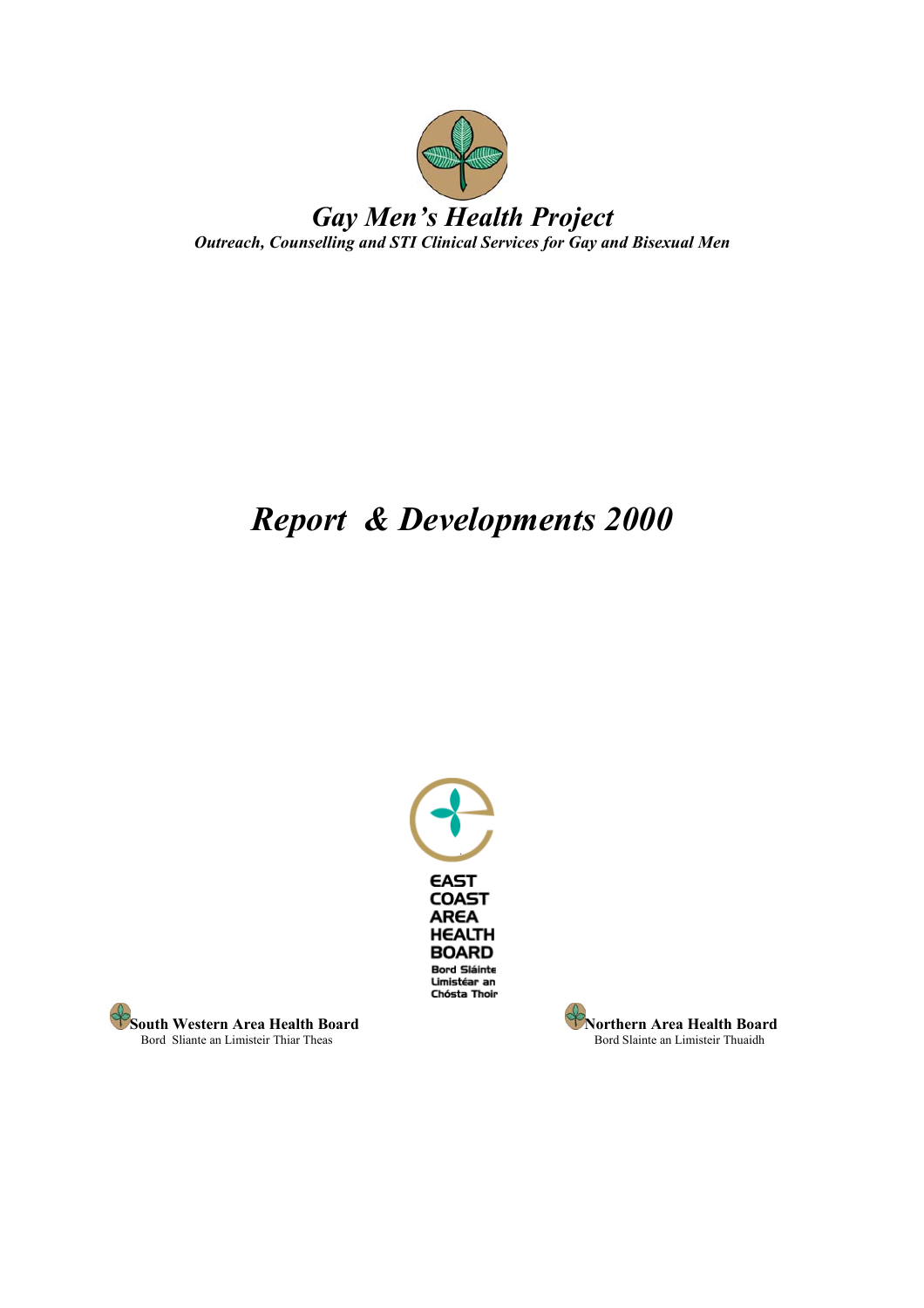

*Written by Mick Quinlan*

*Published by GMHP East Coast Area Health Board (6/2001)* 

### *The GMHP Multidisciplinary Team who made it possible:*

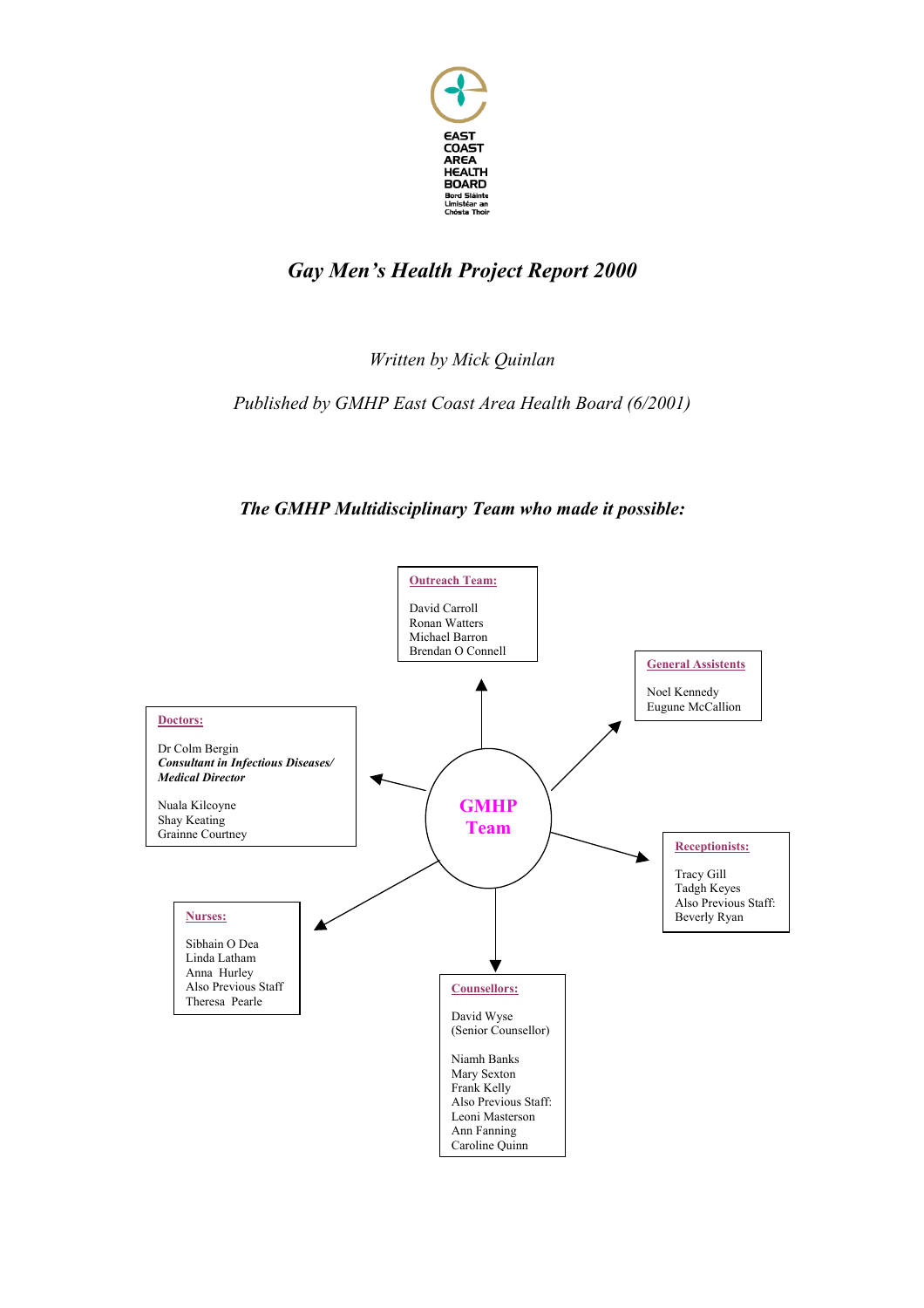### **Introduction & Acknowledgments**

Welcome to this 2000 report for GMHP. We are now approaching our 9th year of operation. The main points from this report will be published in the form of a newsletter for wider distribution.

During the past year the project has continued to develop and expand with an increase in client numbers, outreach contacts and staff numbers. A consultant in infectious diseases was appointed in January 2000 to formalise medical direction, leading to some changes in operation for the benefit of our clients. Also in late 2000 we interviewed for new full-time outreach and counselling staff who will take up appointment early 2001.

The STI clinic is an important part of the project and it remains the only specific service in all of Ireland that caters for gay and bisexual men. This is reflected in the increasing number of clients presenting to the service especially towards the latter part of the year with the identification of the syphilis outbreak. The Project now has one of the largest client bases in the Eastern Region Area Health Board's services.

Outreach continues to account for 80% of the project's services with continued involvement in community development and contact with gay and bisexual men at social venues and public sites. The team also played an important role in the Gay Health Network & Sigma survey of 1,500 men (Vital Statistics Ireland 2000).

These developments are important especially in relation to our continued concern at the increasing rates of HIV infection amongst gay and bisexual men. The figures for the Year 2000 show a dramatic increase (also for heterosexuals and IVDU), emphasising the view that we cannot become complacent in our work. The National AIDS Strategy Committee issued its report in 2000 and the recommendations on HIV Prevention and education act as a guideline for the project.

Finally it is important to acknowledge once again the contribution and commitment of the GMHP clinical and outreach team (past and present) for their professionalism and friendliness which continue to be acknowledged by many of our clients. We also welcome and acknowledge the support and goodwill from them and many various community and statutory organisations.

The support of the staff and senior management of the East Coast Area Health Board is very much appreciated as is the support of the Director of Nursing/Manager and staff of Baggot St Community Hospital.

**Mick Quinlan (CQSW) Co-ordinator Senior Outreach Worker/Counsellor 6/2001**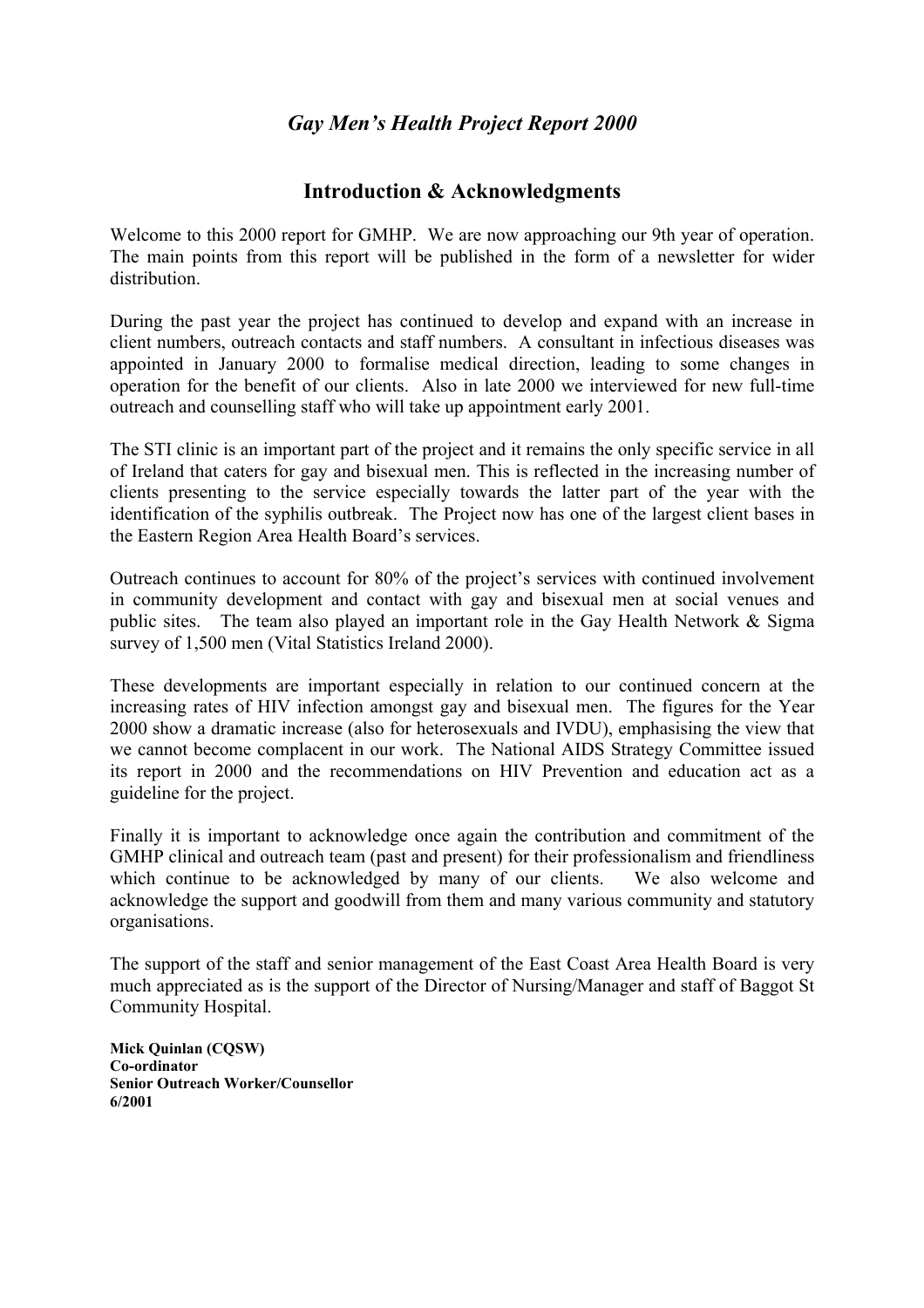# **Contents**

| <b>Titles</b>                                                                                                    | Page |
|------------------------------------------------------------------------------------------------------------------|------|
| Drop In STI Clinical Services Report                                                                             | 1    |
| Outreach Report                                                                                                  | 4    |
| Co-ordinators Report                                                                                             | 7    |
| Service Action Plan                                                                                              | 8    |
| Appendix 1. Mission/Vison Statement                                                                              | 10   |
| Appendix 2. Drop-In Leaflet (proceedures at clinic)                                                              | 11   |
| Appendix 3. HIV & AIDs Figures                                                                                   | 13   |
| Appendix 4. National AIDS Strategy Committee Report2000:<br>(Recommendations Prevention and Education Committee) | 14   |

*Listings (inside back cover)*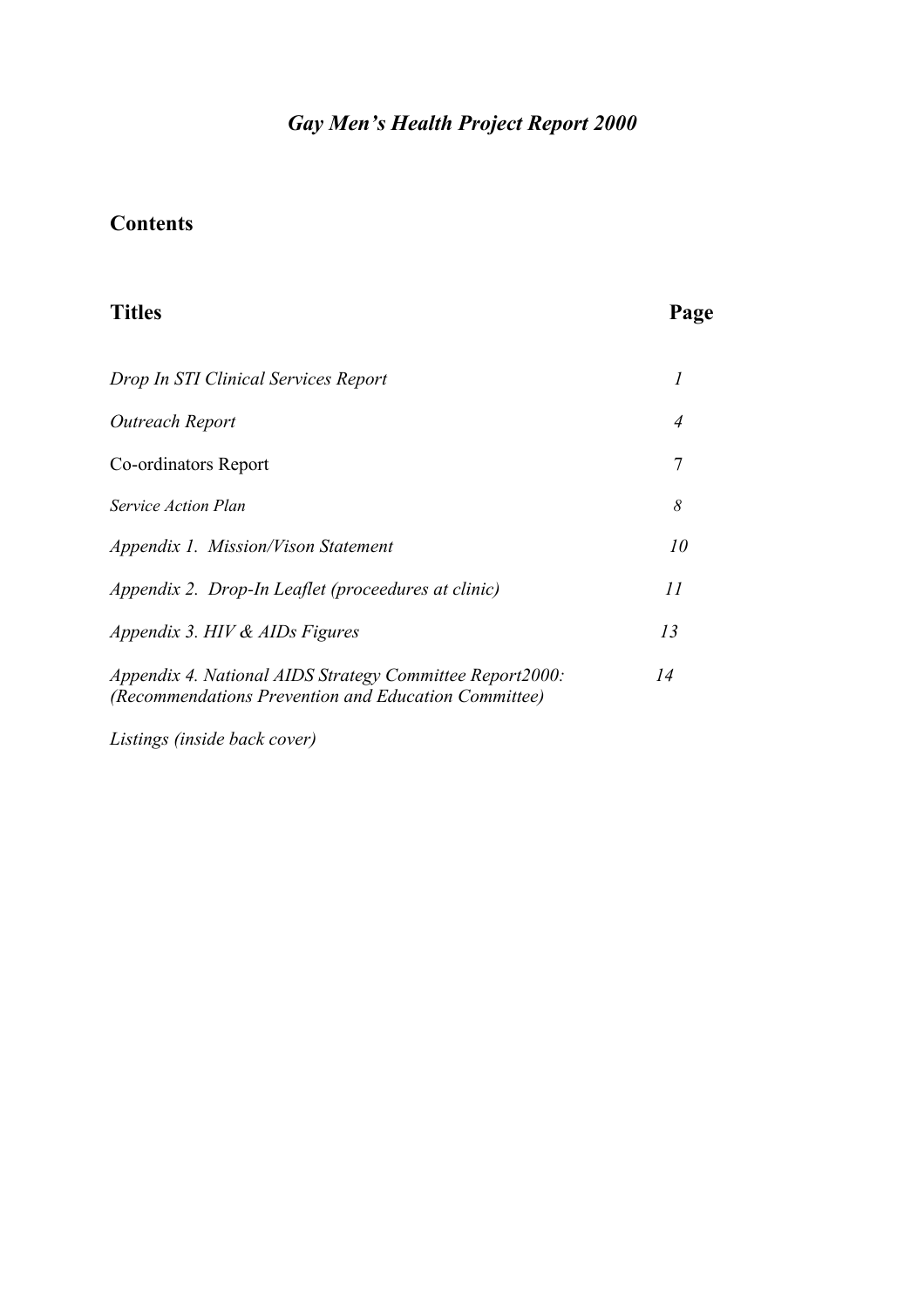### **GMHP Drop-In Clinical and Counselling Services**

#### **The Drop-In Clinic.**

The Drop-In operates on two evenings per week. In 2000 the format of the clinics was changed with Tuesday clinics operating as a return appointment for results, treatment and vaccinations. Wednesday clinic time was changed from 6.30pm to 6.00pm and is primarily for new and return clients for STI screenings though appointments are given for return results. On both evenings, the following services are provided: HIV testing, Hepatitis A&B Testing and Hepatitis A&B vaccination, Syphilis testing. At present STI screenings are only available on Wednesday evenings. Partner notification and sexual health advice is provided to those with an STI diagnosis. On both evenings other services are available including information and counselling on HIV & sexual health awareness, support for people diagnosed with HIV, free condoms, lubricants and printed information. The Drop-in has seen an increasing number of clients each year as the figures below indicate.





The over all increase for 2000 was 544(+24%) over 1999 with most attending on Wednesdays (chart 2), more so near the latter end of the year partly due to the syphilis outbreak.





\* 1997 re-introduction of an STI screening service from March.

Tuesday clinic numbers increase of 23  $(+3%)$  was low whereas Wednesday clinic numbers increased by 471(+35%) mainly due to the change of clinical services.

A break down of the average number of clients attending weekly provides a clearer picture of the scale of the increase since 1997.

### **Average number of clients attending weekly and daily clinics.**

The average number of clients per clinic per week was 16 for Tuesdays and 38 for Wednesdays, compared to 15 and 28 respectively for 1999 and 12 and 23 for 1998.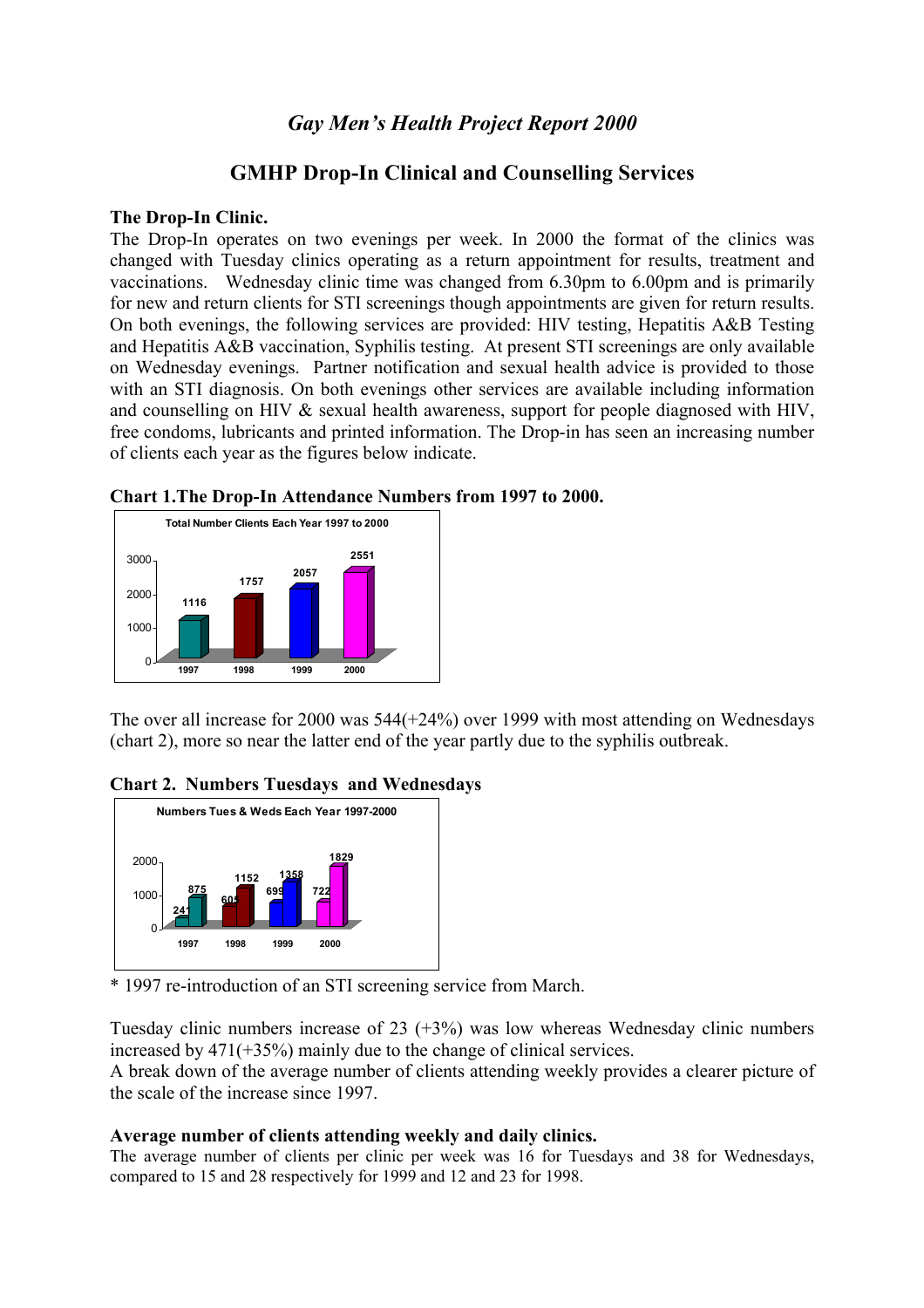#### **Number of First-time Attendees and Re-registered Clients**

A total 547 first-time and re-registered clients attended the clinic for 2000. The number for re-registered clients is from the last quarter. All the increases were for Wednesday clinic.

#### **204 230 257 403** 400 600 **Totals First-Time and Re-Regs Tues & Weds 1997 to 2000**

**97 124 144 141** 0 200  **1997 1998 1999 2000**

### **Chart 3. Total First-Time Clients 1997-2000 Chart 3.1. Totals 1997-2000**

| Year | Totals |
|------|--------|
| 1997 | 301    |
| 1998 | 354    |
| 1999 | 401    |
| 2000 | 544    |

The numbers for first time attendees and re-registered patients for Tuesday clinic were reduced for 1999 at  $-3(-2\%)$ , Wednesday clinic showed an increase of 146 ( $+56\%$ )

### **GMHP Clinical Team.**

The delivery of the Drop-In clinical service is now consultant led and both he and the following clinical staff provide sessional cover, for each clinic per week. Wednesday clinical staff consists of 3 Doctors, 3 Counsellors, 1 Health Advisor, 3 Nurses, 3 General Assistants (GA's) 1 Laboratory Technician, 2 Receptionists and 1 Outreach worker. Tuesday clinic has a lesser number, 1 Doctor, 2 nurses, 2 (GA's), 1 Receptionist and 1 Outreach worker.

#### **Medical Service.**

Medical procedures include screening and treatment of STI's. The dedicated medical consultant appointed to the project ensures the provision of a more comprehensive medical service. Clients diagnosed HIV positive are referred to the consultant who is based at the GUIDE Clinic, St James's Hospital. Clients diagnosed with syphilis are also referred to St James Hospital for specific investigation and treatment. After successful treatment for syphilis men usually return to the GMHP for further services.

The rate of STI screenings has increased and up to 20 new STI screenings take place each Wednesday. All first time clients are encouraged to have an STI screen, 80% avail of the HIV testing and Hepatitis testing and vaccination.

#### **Nursing:**

Apart from involvement in various programmes the nurses oversee the administration of vaccinations and recall of clients for completion. Theyare also responsible for phlebotomy with the taking of blood for tests, recording and sending these tests and collating the results when back from the laboratory. Of the 2,551 who attended 59% had contact with the nurses.



#### **Chart 4. Nursing Contacts Chart 4.1 Proceedure Types**

| Category        | <b>Numbers</b> |
|-----------------|----------------|
| <b>HIV</b> Test | 652            |
| Hepatitis A     | 542            |
| Hepatitis B     | 468            |
| Hepatitis C     | 186            |
| Syphilis Test   | 581            |
| Anti Hb         | 264            |
| Hep Vac         | 618            |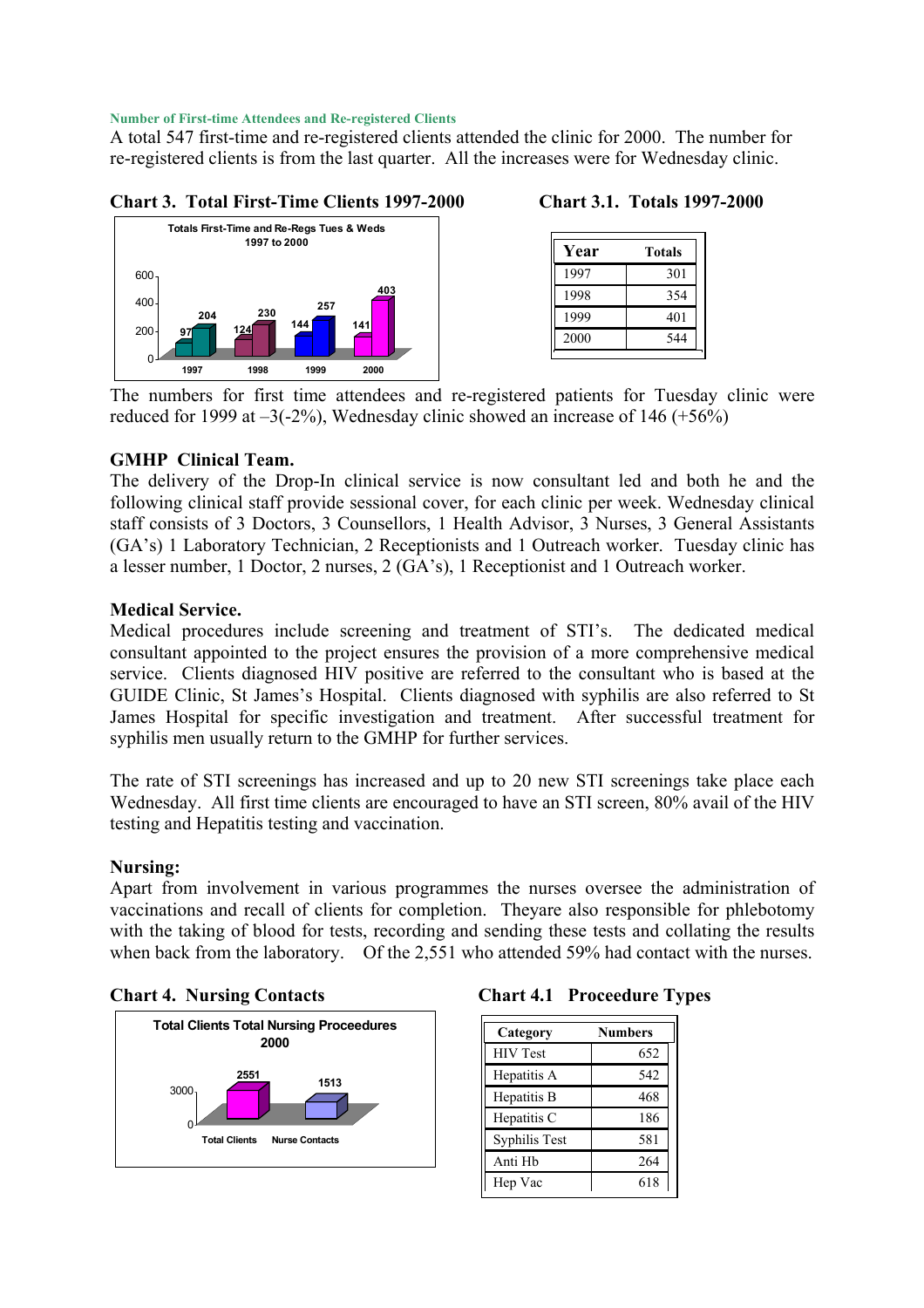#### **Laboratory technician:**

Microscopy service is provided by the laboratory technician at 19 Haddington Road. This is for an initial indicator of infection but definitive cultures takes up to two weeks.

#### **General Assistants(GA's).**

The GA's set up the centre each week from the doctor's rooms to the waiting room. During the clinic they ensure the smooth through-put of clients from waiting room to counsellor or doctor, to nurse to making appointments. During 2000 the GA's were involved with the GHN survey at Dublin Pride events. An extra post for GA mini bus driver was sanctioned in 2000, to be advertised in 2001.

#### **Clerical Staff.**

The reception and recording of and making of new charts for clients is an important aspect of the project and the clerical staff provides this each week. A new part-time post was sanctioned in 2000 to be advertised for in 2001.

#### **Outreach Workers.**

An outreach worker is available at each clinical session to engage with clients in the waiting room. This helps not only to make the individual feel at ease but also acts as a continuation of the link possibly established during previous outreach worker's contact.

#### **Health Advice: Sexually Transmitted Infections (STIs).**

A new position of sessional sexual health advisor was sanction in 2000 and the position advertised in 2001. At the time of this report the health advisor (HA) has taken up appointment. The HA sees clients diagnosed with an STI to provide them with information and to encourage safer sex or abstinence until treatment is completed and they have retested. They also contact recent sexual contacts to encourage them to have an STI screen.

#### **Counselling.**

Counsellors from the Area Health Boards Drugs/AIDS service provide counselling at the Drop-In on a sessional basis (from within the Boards). They provide pre HIV test counselling and engage new clients in discussions relating to awareness of sexual health risks. Over 800 clients accessed the counsellors in 2000. Some clients avail of on-going short term counselling. HIV positive clients and Hepatitis C or B positive clients are offered long term support/counselling.

### **Full-Time Community Counsellor.**

Due to the demand for ongoing counselling on issues such as relationships, sexuality, emotional health, mental health issues and addiction a full time counselling post was established. Based in Outhouse the new community counsellor was interviewed in 2000 and took up position in 2001.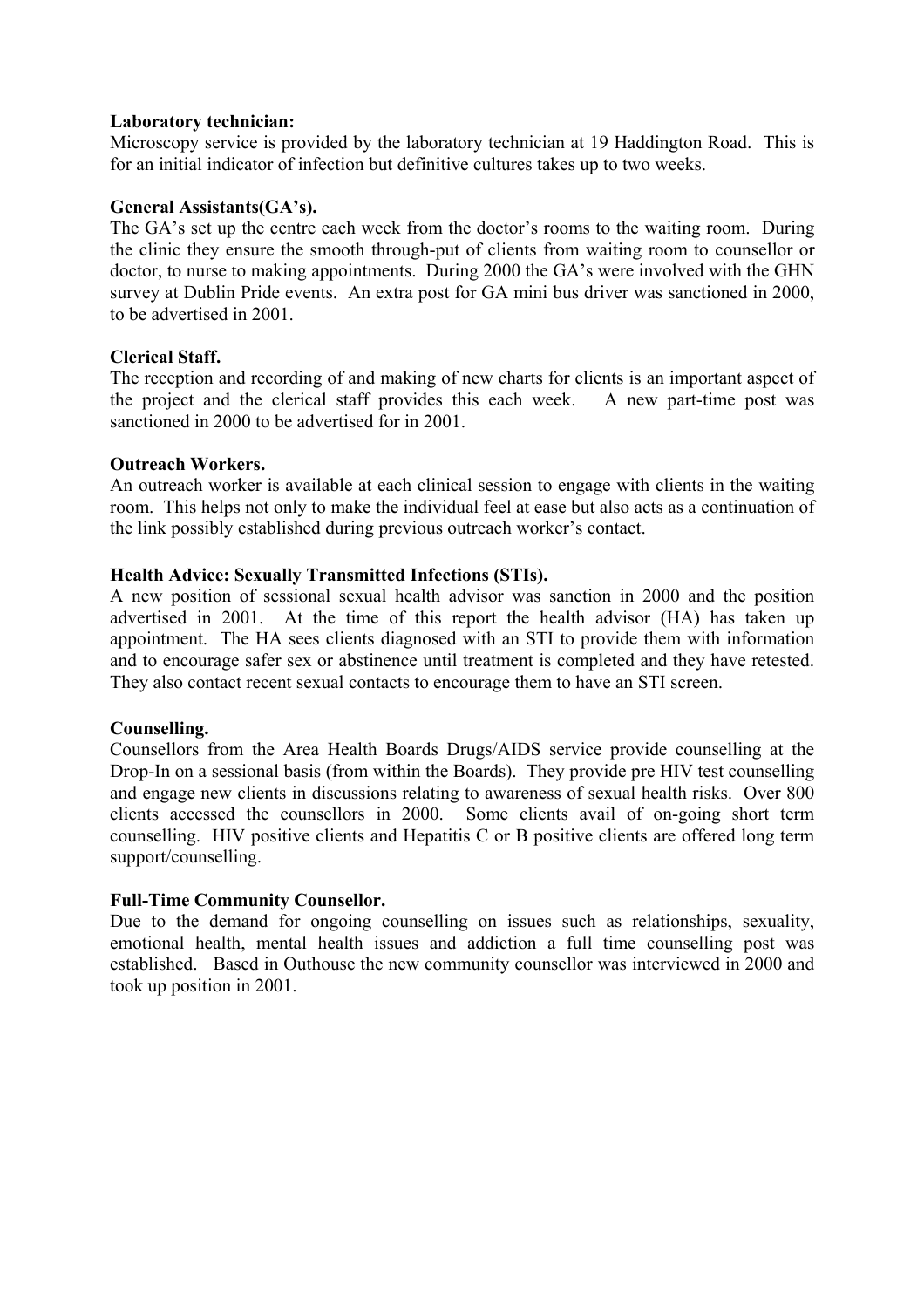### **GMHP Outreach Services.**

#### **GMHP Outreach Work.**

Up to 80% of the work of the GMHP is through outreach with our involvement with gay and bisexual men in the community including community development with various groups. Because of this increased work new outreach worker positions were interviewed for in late 2000. The two new outreach workers took up position in 2001, bringing the complement to four. These developments increase our role in the important contribution to HIV education and prevention and to other STI's, in addition to providing other services to people on the margins of society.

As part of their role outreach workers have worked with and supported gay and bisexual men in various situations: young gay and bisexual men, whether on the scene or in residential or care situations, older men with various needs, those experiencing homelessness, alcohol and drugs issues, mental health, low self esteem, risky sex or lack of knowledge.

They imitate and facilitate workshops and presentations on various topics in Outhouse and at other community meeting places. The outreach team also network and co-operate with local gay community groups through involvement in community development, training for staff from statutory or voluntary agencies and academic courses on creating environments for working with gays and bisexuals.

| <b>Description</b>                                           | <b>Amount/Areas/Titles.</b>                              |  |  |
|--------------------------------------------------------------|----------------------------------------------------------|--|--|
| Distribution of Safer Sex Packs                              | 30,000+ Clubs, Pubs (the George, Out On the Liffey etc.) |  |  |
|                                                              | Outhouse, etc. Events.                                   |  |  |
| Interventions: Brief interactions, contact with Gay bisexual | 25,000 (many handed the safer sex pack), Pubs, Clubs,    |  |  |
| men and other men who have sex with men.                     | Pride Events, College Societies, Outhouse, Workshops,    |  |  |
|                                                              | Drop-In etc.                                             |  |  |
| Workshops:                                                   | 25 workshops for: Gay and bisexual men, mixed: Youth     |  |  |
| Safer Sex, Sexual Health, Assertiveness, Esteem, STIs,       | Group, Community Groups                                  |  |  |
| Alcohol and Drugs, etc.                                      |                                                          |  |  |
| Training:                                                    |                                                          |  |  |
| Creating Safe Environments for working with lesbians, gays   | Health Professionals, Homeless Agencies, NYC, ERHA       |  |  |
| and bisexuals, homophobia, heterosexism, male prostitution,  | Staff, TCD, Maynooth NUI, etc.                           |  |  |
| sexuality, sexual health etc.                                |                                                          |  |  |
| Partnership: Gay Community News, Gay Health Network,         | Gay Peer Action: Publications, Research: Seminars,       |  |  |
| Gay HIV Strategies, Gardai, Outhouse, etc.                   | Workshops. Gay HIV+ workshop/support.                    |  |  |
| Networking:                                                  | European Network Males In Prostitution, Irish Network.   |  |  |
|                                                              | HIV Agencies Network, GHN, CHAPS UK.                     |  |  |
| Publications:                                                | Advertisements GCN, Articles, interviews. Joint Gay      |  |  |
|                                                              | Health Network Publications.                             |  |  |

#### **Chart 5. Outreach Workload Sample 2000.**

#### **Outreach Drop-In at Outhouse**

The GMHP has been involved in Outhouse since the beginning (as a founder member). In May 2001 Outhouse moved from South William St to new premises in Capel St and GMHP signed a lease for office and meeting rooms space. The Outreach Workers base in Outhouse provides a Drop-In and a telephone advice/support, which has proved invaluable and there are many joint projects with Outhouse. It has increased referrals, support, safer sex workshops for the community. The outreach team also work in the Haddington Rd Drop-In making contact with clients in the waiting room and providing back up to the medical team.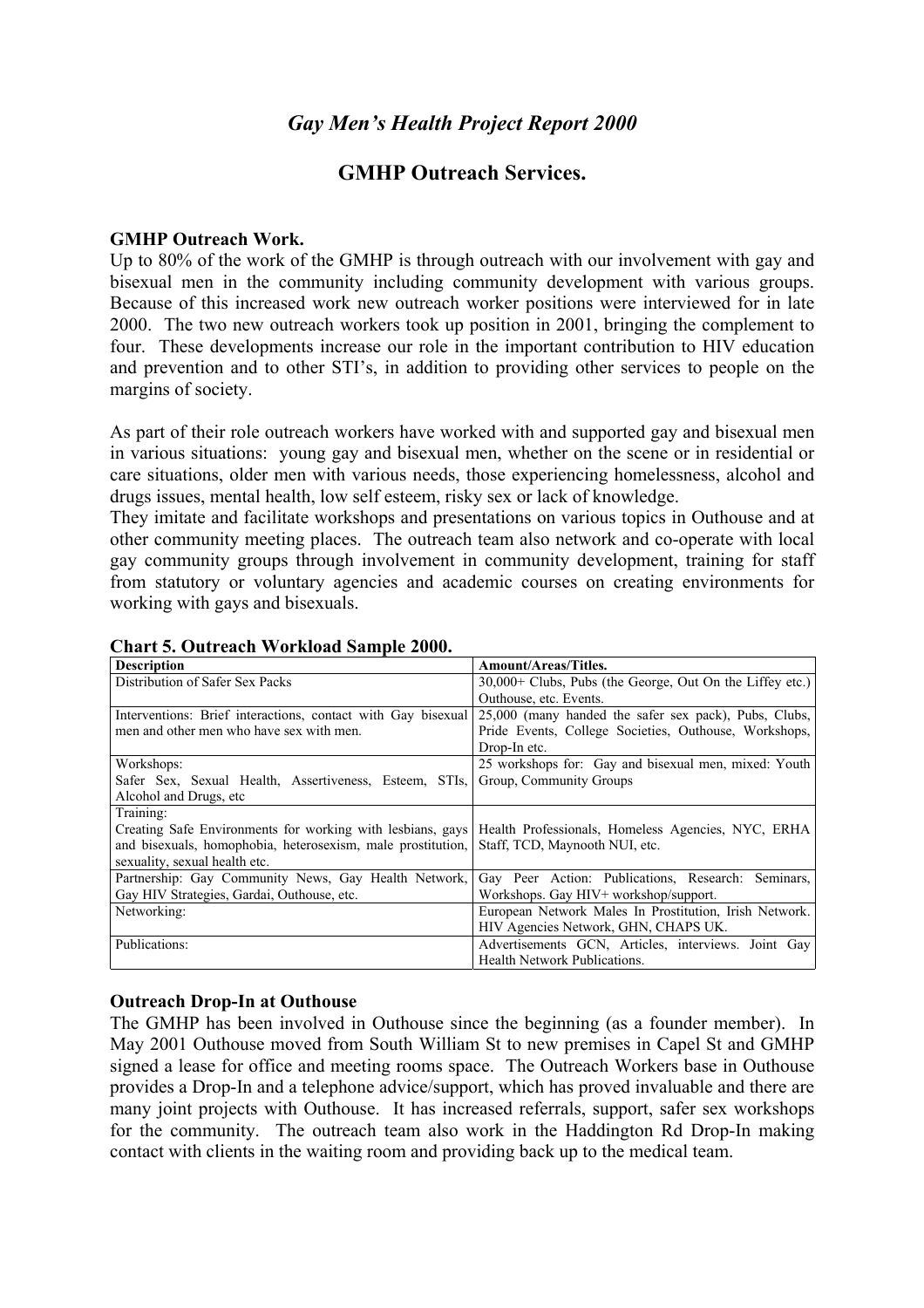#### **Public Sites.**

As a contribution to the role of outreach in public sites a mini bus was purchased in late 2000. This, along with the increased number of outreach staff, will ensure a comprehensive coverage of the public sites such as the Park, quays and other venues is provided.

#### **Social Venues.**

The amount of gay social venues (clubs and pubs) continues to increase and the outreach team visit these places regularly, distributing safer sex packs (condoms and lubricants) and information, installing and restocking leaflet information racks. Occasionally the team work alongside the gay peer group Johnny.

#### **Sauna Project.**

The team are more involved in the sauna project (with Gay HIV Strategies GHS) and coordinate activities there. They provide training for staff of the saunas, restocking information racks and outreach working the saunas making contact with clients, encouraging safer sex and STI screenings.

### **Co-ordination of Gay Peer Action (Johnny):**

An outreach worker continues to act as a co-ordinator for the gay peer group (JOHNNY) at their request. Johnny is a member of Gay Health Network and hold activities in the gay social venues distributing information and safer sex packs. The peer action group were also involved in the GHN/SIGMA Vital Statistics Research June 2000.

#### **Personal Development/ Assertiveness Course.**

In 2000 GMHP engaged a facilitator to develop a new persoal development/ assertiveness course for gay and bisexual men. The first course ran for eight weeks for one evening per week plus an evaluation day with the participants. The initial feedback confirmed a clear need to continue the programme. The  $2<sup>nd</sup>$  course took place early in 2001, and it is intended to run at least four per year. A more detailed report on both courses will be issued in September 2001.

#### **Males In Prostitution.**

With the Irish Network Male Prostitution, the outreach staff and co-ordinator were involved in commissioning the report on service needs and provision for males in prostitution entitled "Such a Taboo" ( published June 2001). GMHP also supported two "ex males in prostitution" to attend a peer training workshop in Budapest organised by the ENMP and WHO (November 2000). This will enable us to continue links with male prostitutes and facilitate our attempt to set up a peer group similar to Johnny.

#### **Networking.**

The GMHP are members of Gay Health Network which is a National network of gay and bisexual men involved in the area of HIV and sexual health. The network carries out various activities, publications, research, meetings.

#### **Publications:**

The outreach team and coordinator with Gay Health Network produced the new STI booklet Love Bugs (October 2000) and monthly advertisements in Gay Community News.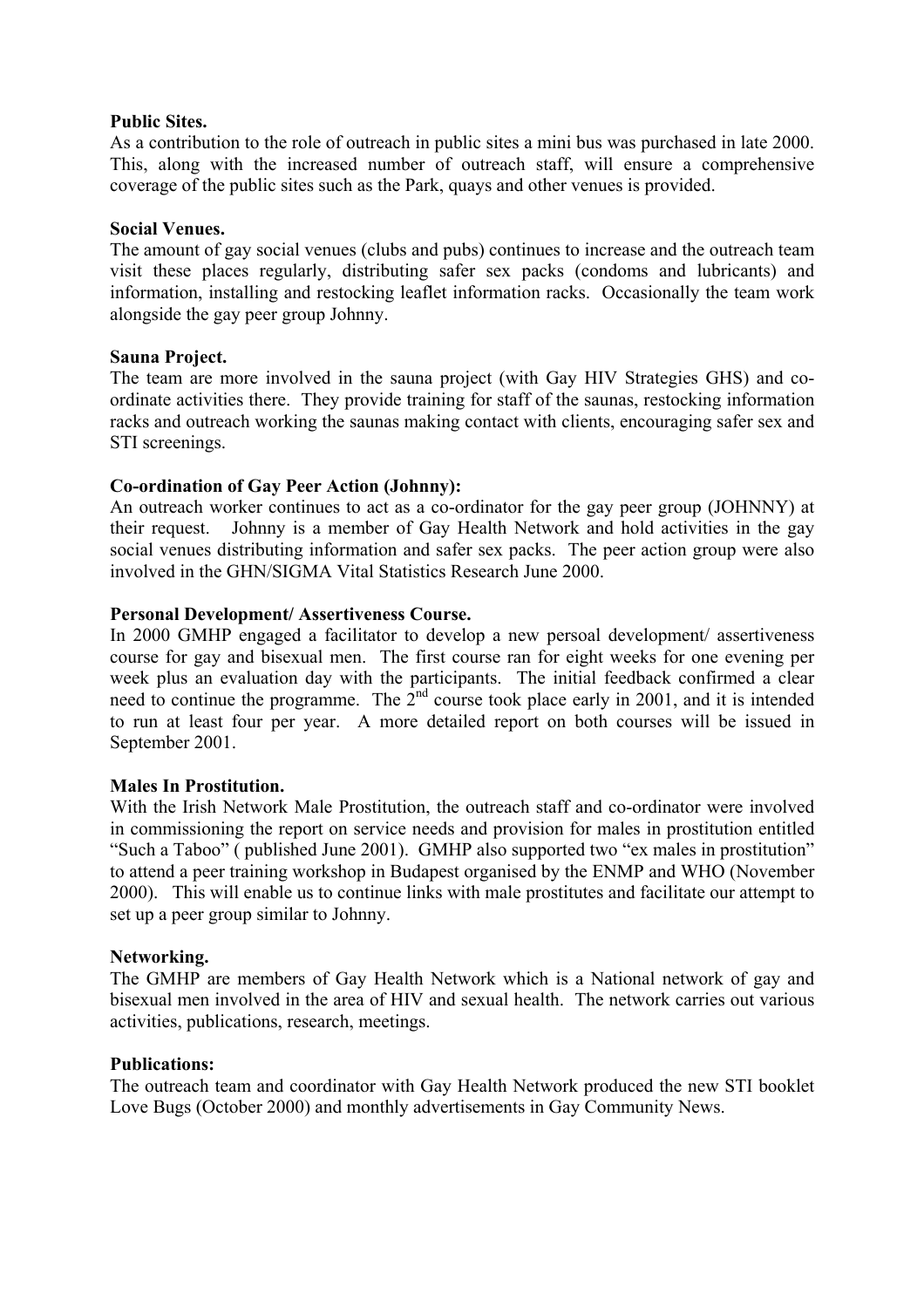#### **Research: Vital Statistics Ireland 2000.**

In 2000 a significant study was undertaken by Gay Health Network with SIGMA UK entitled Vital Statistics Ireland 2000. The GMHP outreach team and general assistants recruited respondents in Dublin during Pride and at social venues. Outreach workers also travelled to other cities throughout Ireland. A total of 1,480 men were recruited. The results of this study will be published September 2001.

#### **Seminars/Conferences/Training/Workshops.**

As mentioned, requests for training workshops and seminars have increased and are provided by the outreach team, and co-ordinator.

Courses: Social Studies TCD, Addiction Courses TCD, NUI Maynooth,

Course Merchants' Quay/UCD, Multi Disciplinary HIVCourse and Nurses HIV Course St James's Hospital. Nurses St Luke's Hospital,

Community Groups: Reach, LUBE, Gay Switchboard Dublin, Outyouth, Dublin Pride.

Voluntary & Statutory Agencies: Focus Ireland, Merchants Quay Project, St Laurence Boys Remand Centre

Area Health Board Services: Addiction Counsellors, Outreach Staff.

The outreach team attended the CHAPS Conference Manchester, Community Development Partnership Course ERHA,

The ERHA/DOHC Youth and Drugs Conference Dublin Castle, February 2000.

A Forum was held for gay/bisexual groups and other agencies for World AIDS Day 2000, Healthy Gay Living Centre and Camden and Islington Health Promotion Unit (London), and Healthy Gay Edinburgh. The subjects covered peer work, outreach, saunas and condom issues.

#### **Community Welfare Officer**

A community welfare officer based at Haddington Rd for the clients using the drug treatment service offers sessions to the community and many lesbians, gays, bisexuals and transgender individuals have used this service. Clients are referred through the outreach team.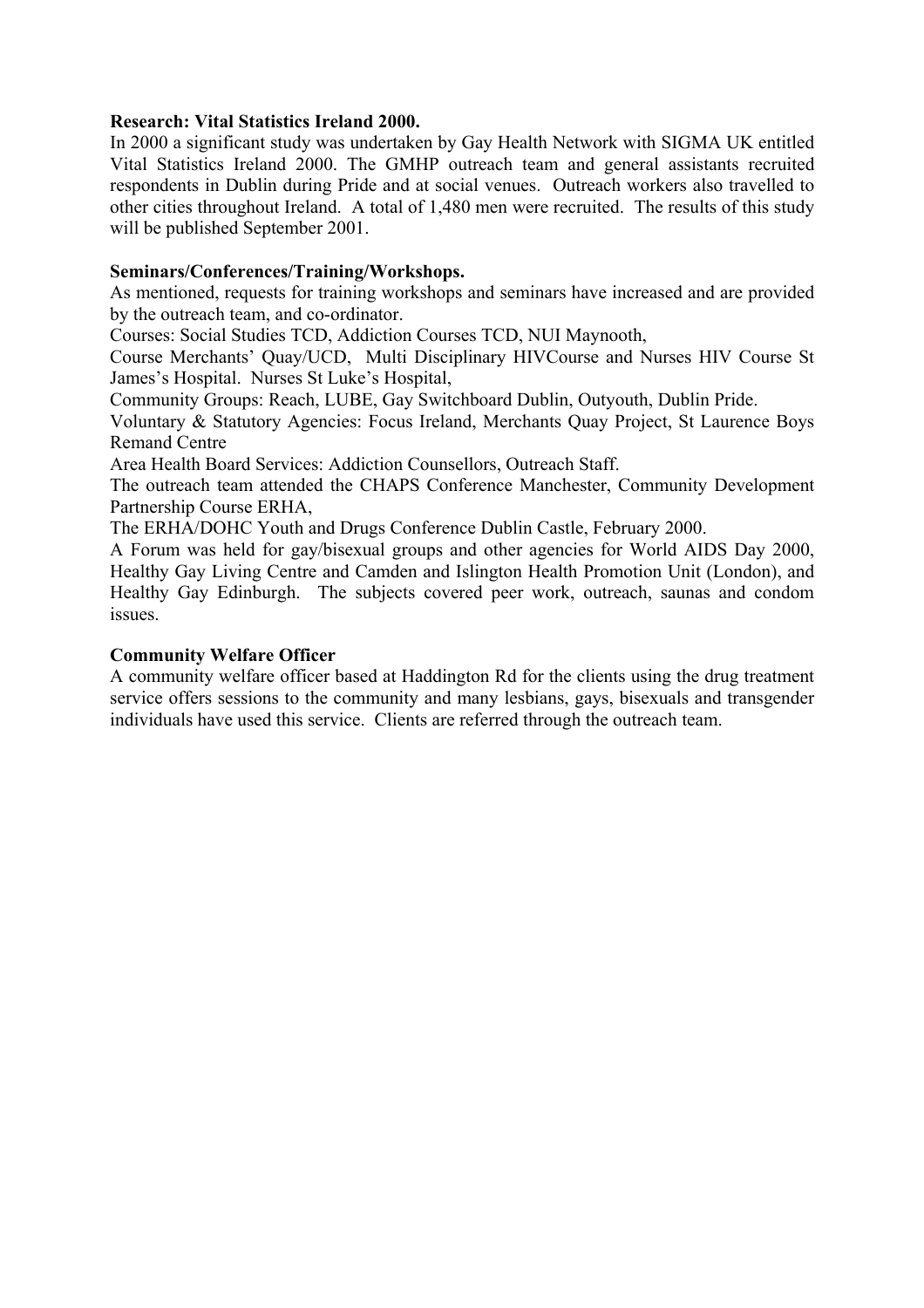### **Co-ordination of the Gay Men's Health Project.**

Apart from Project reports, budget estimates and representation the co-ordinator is responsible for the multidisciplinary team and the smooth running and management of the project, rota, administration and team building. The consultant manages the medical aspect of the clinic. A series of meetings was held with the GMHP team where policies and procedures were drawn up in addition to proposed information leaflets for clients of the project. Some front-line work such as counselling, training workshops and outreach is carried out by the co-ordinator. Such as co-ordinating and recruiting respondents for the GHN/SIGMA Research June 2000.

The co-ordinator acts an advisor to the Area Operations manager and the Assistant Chief officer ECAHB on section 65 funding requests.

The co-ordinator is a member of the Syphilis Outbreak Team (ERHA) and the National AIDS Strategy Committee on HIV Prevention & Education and National Co-ordinator for the ENMP.

#### **Conclusion.**

Overall the Gay Men's Health Project's work continues at a pace. At the time of the publication of this report many new events and inititives have been identified; the Syphilis Outbreak and the onsite testing and assigning the outreach team various responsibility on youth, peers, male prostitution, disability, homelessness, mental health.

Finally GMHP reports are our way of communicating with the community as a whole and to inform our administration. Hopefully they will also act as an initiative to other health boards for similar approaches to working with gay and bisexual men and other men who have sex with men.

#### **Mick Quinlan**

**On Behalf of the GMHP Team.**

**Other GMHP Reports/Papers and where the project was involved.**  Sexual Behaviour Gay and Bisexual Men EHB Area (1992). Drop-In attendees (unpublished) (1995) Males in Prostitution (1997/) Hepatitis B and Gay and Bisexual Men (1999) 1998 Report and Developments GMHP. (1999) Male Prostitution, What is the Best Approach? (1999). Resource Book Europe(Agencies working with Males in Prostitution ) ENMP 1999 National AIDS Strategy Report (DOHC 2000) Proposals for the Review of STI Services in ERHA (2000) HIV Testing Policy and Procedures, Country Report (2000) GMHP Report and Developments 1999 (2000) Such A Taboo (analysis of service need Male Prostitution) (2001)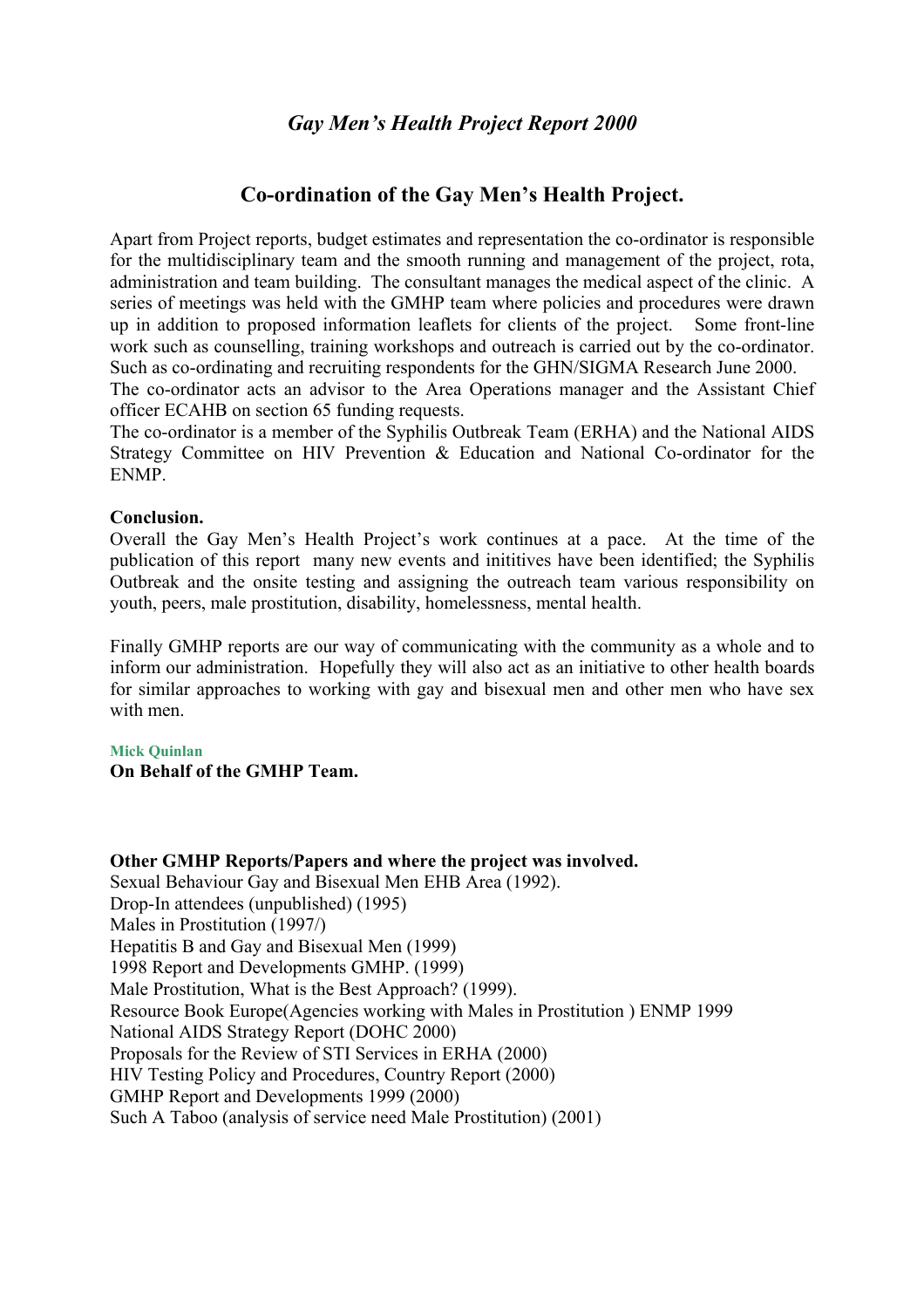## **Service Action Plan 2001-2002.**

### **Staff Numbers.**

Full quota of sessional counsellors and medical staff for clinic.

One extra full-time community counsellor for the clinic and at outhouse.

One extra general assistant (full-time) for the Drop-In clinic and as driver with the outreach bus).

One clerical grade iii (part-time) for the clinic and as backup for GMHP staff and the coordinator.

One occupational therapist for group work (assertiveness courses) and for other services especially to men with mental health issues.

### **Gay Health Clinics:**

Assess the possibility of commissioning specific gay health STI clinics in the South Western and Northern Area Health Boards.

### **Outreach:**

Continue making contact with men in the community: Concentrate on those at risk: males in prostitution, young men, those with dependant issues such as drugs and alcohol, mental health, homelessness etc.

### **Workshops/Forums.**

Support group for HIV +Men: Continue to provide support for HIV + men via self help group, joint work with Open Heart House, Gay Health Network, other NGO's.

Workshops for HIV+ men and partners

Continue the personal development/assertiveness workshops for gay and bisexual men. More group work on safer sex, sexuality, sexual health, drug & alcohol use.

Joint Forums for men with disabilities.

### **Training:**

A training trainers course on facilitation sexual health assertiveness workshops.

Continue In service training for AIDS/Drugs staff and ERHA staff on creating environments for working with gay and bisexual clients:

Continue training for other Health Professionals, college courses and voluntary and community groups.

### **Males in Prostitution:**

Continue as member of the Irish Network Male Prostitution and as the National co-ordinator for the European Network. Develop the INMP outside the Eastern Region.

Publish the analysis report for service need and provision for males in prostitution.."Such a Taboo".

Develop and support a peer group for contacting males in prostitution.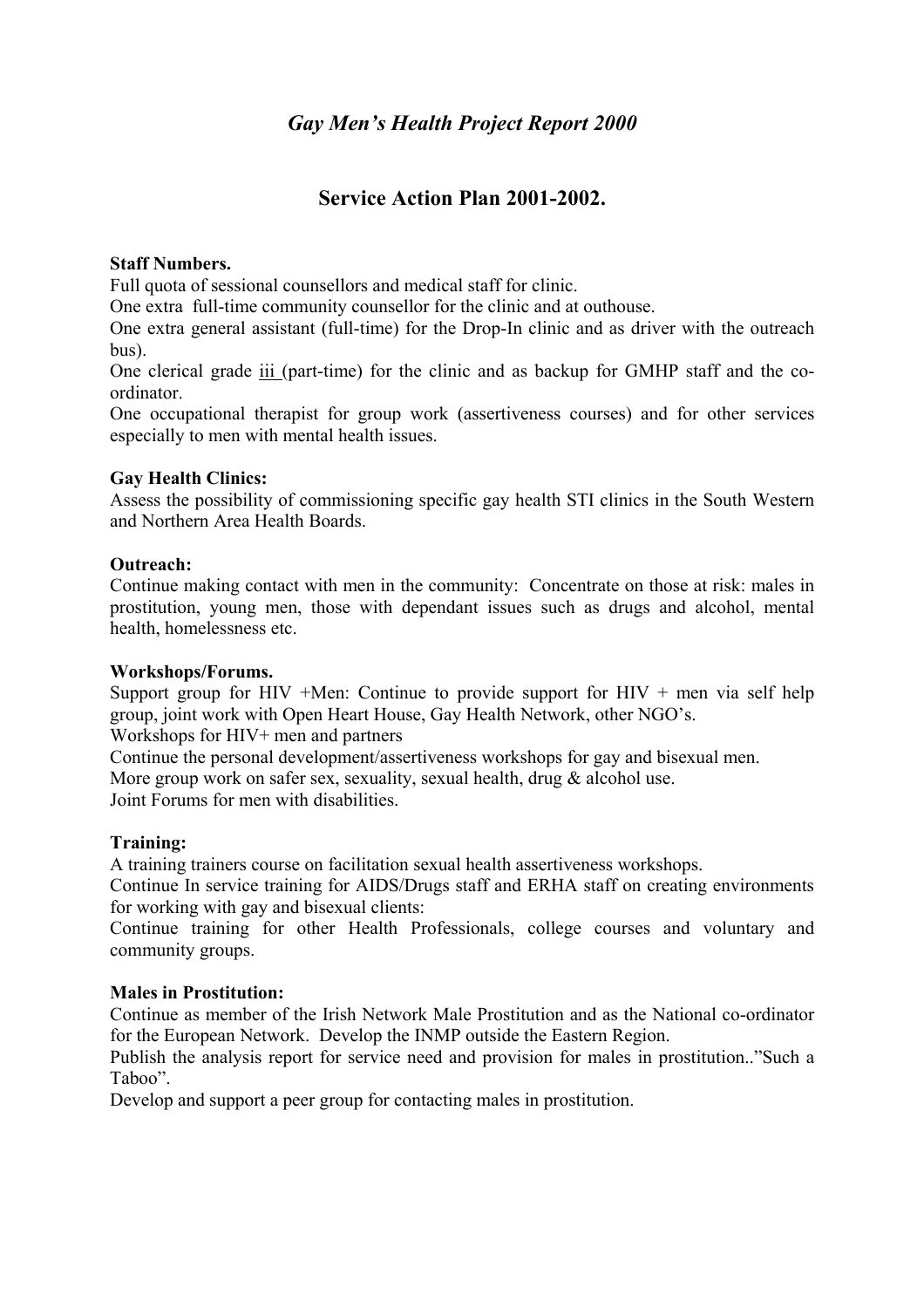### **Community Partnership:**

Continue partnership-facilitated meetings:

Workshops for groups and individuals from Outhouse base.

Support group for gay, bisexual men who are HIV+ or living with AIDS.

Weekend away groups with Open Heart House for HIV+ gay/bisexual men.

Various Publications with Gay Health Network, Publish VS Ireland 2000, Drugs and Alcohol Booklet, advertisements.

Continue co-ordination of Gay Peer Action with Gay Health Network and produce information leaflets and actions.

#### **Networking with International and National Groups.**

Continue networking with relevant groups and working in partnership to share resources and skills. Gay Health Network Ireland. HIV Agencies Network (HAN)

INMP ENMP Chaps Network England and Wales. Other relevant groups throughout Europe.

#### **Communication:**

Continue advertising in Gay Community News and other relevant publications and also provide articles on certain subjects.

Design and distribute new posters and cards and other information.

Establish the (DIAS) Computer Information Service to allow for the accurate recording of all aspects of the GMHP services.

Develop a Web Page and E-Mail address.

#### **Research & Evaluation:**

Drop-In clients, input and analysis of (confidential) counselling profile forms. Evaluation of Gay Men's Health Project outreach service by an International body.

**6/2001**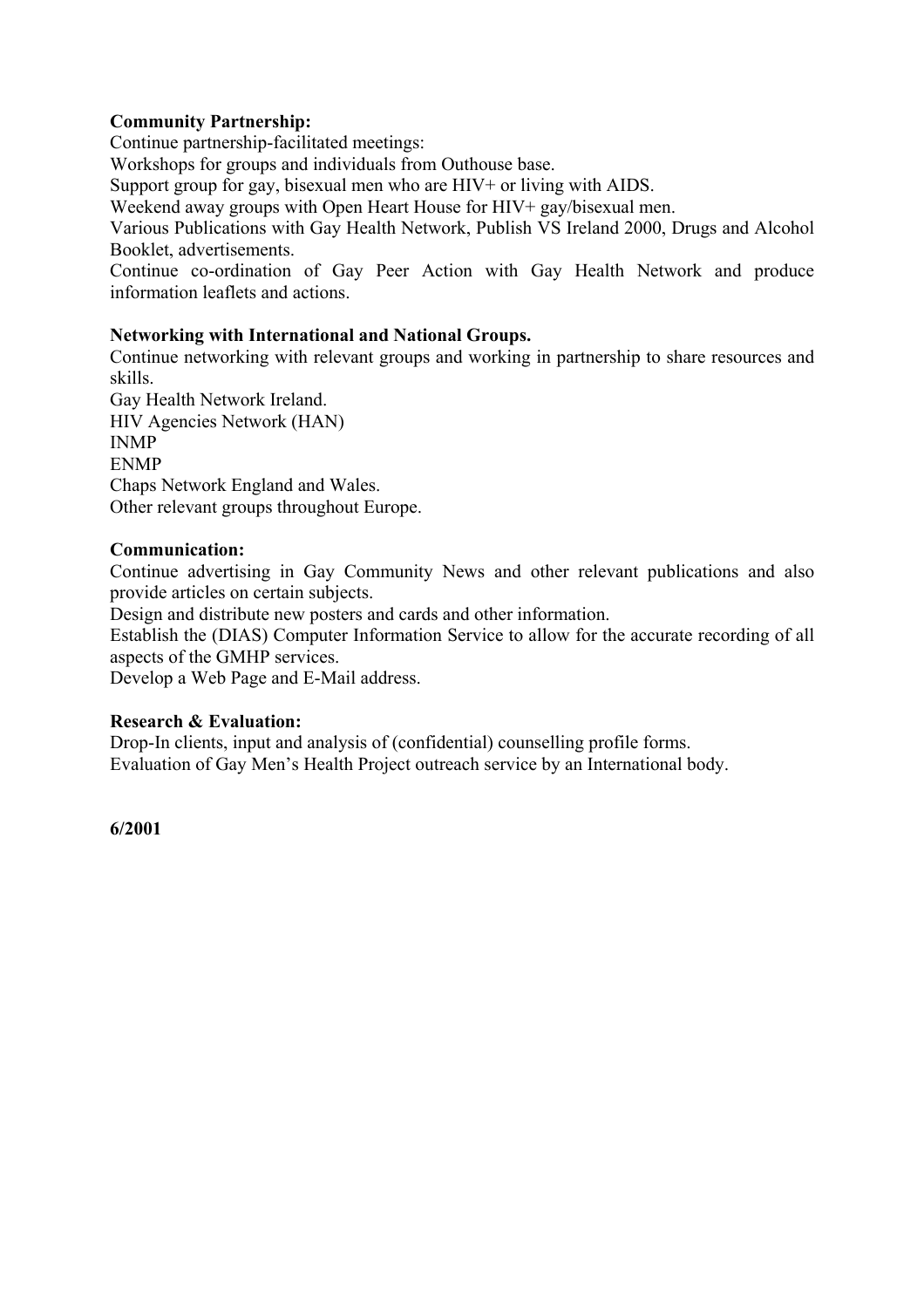The Gay Men's Health Project, established in October 1992 provides an Outreach, Counselling and Drop-In sexual health service to gay, bisexual men and other men who have sex with men. It covers the three Area Health Boards in the Eastern Region. **It is a free, friendly and confidential service.** 

### **Vision/Mission**

- \* To promote the sexual health, physical and emotional well-being of gay, bisexual men and men who have sex with other men
- \* By providing a comprehensive range of services:
- prevention/treatment of infection
- outreach visible and accessible
- advocating for needs of users
- encouraging community development

### **Values**

- Support
- Free
- Accountable
- Confidential
- Proactive
- Accessible
- Research
- Evaluation
- Cost Effective
- Excellence
- Holistic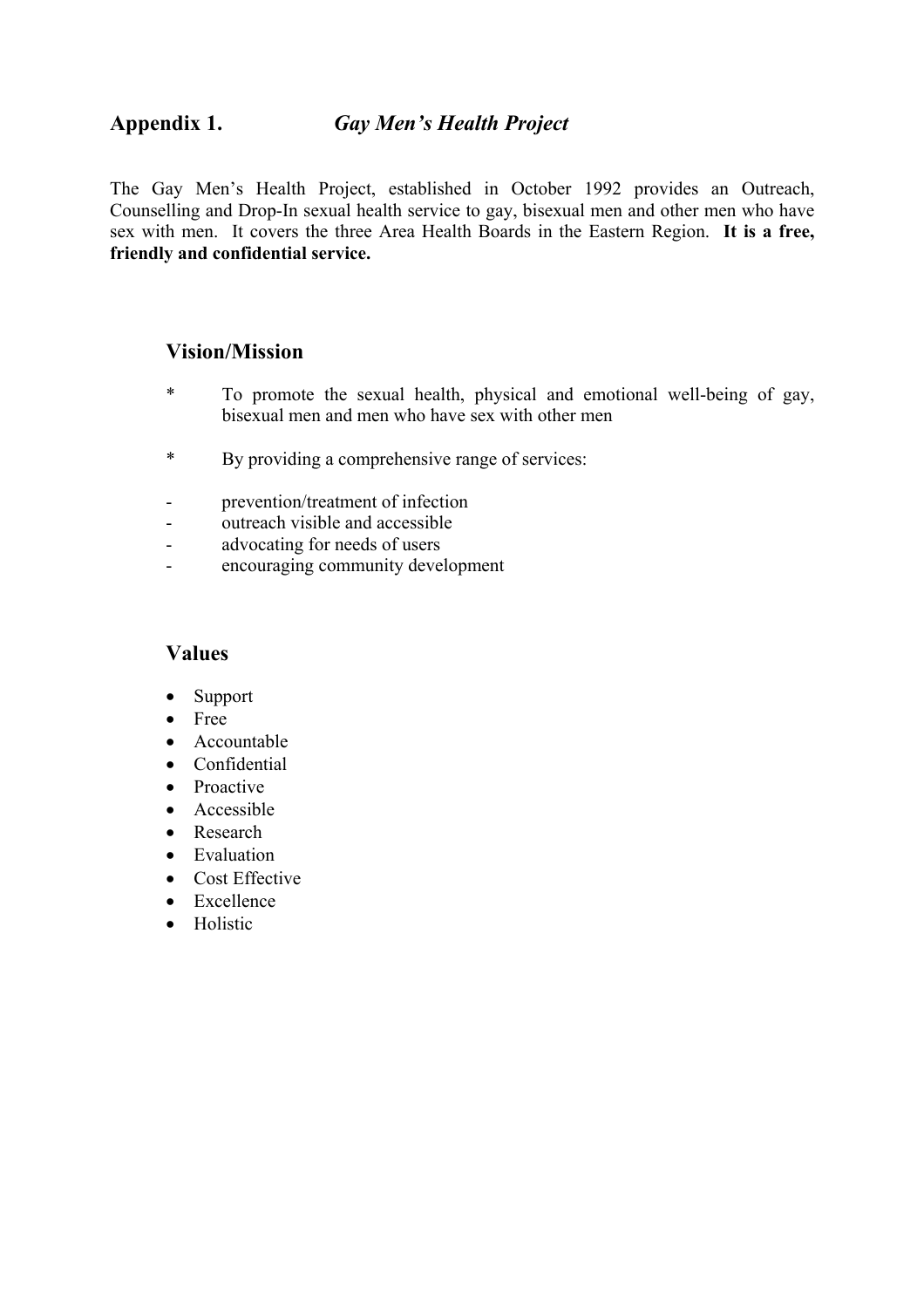### Information Leaflet on Procedures for Clients.

### **Drop-In Clinic**

#### **Wednesday 6.00pm to 8.00pm. 19 Haddington Road Dublin 4.**

You are very welcome.

This leaflet is to explain to you the procedures in operation at this clinic.

We provide a comprehensive service, which includes counselling, outreach and medical treatment on a **confidential** and free basis. This Project is part of the Eastern Region Area Health Services and is administered by the East Coast Area Health Board.

#### **First Visit/Return Visits without an appointment:**

- 1. You have been given a number on your arrival at this clinic. While you are in the waiting room an outreach worker may have a chat with you.
- 2. The receptionist will call a number and then register you. You will be asked your name, address and/or a contact telephone number, date of birth and the service you require. (If you decline to give address or contact number you will be asked to sign a form –**)**

#### *The following services are available On Wednesdays Only:*

STI Screening and treatment (for Gonorrhoea, Non Specific Urethritis- (NSU) Chlamydia). Blood test for Syphilis HIV Testing Hepatitis A. B. (and Hepatitis C. testing where appropriate). Hepatitis A & B vaccination (where indicated). Medical check-up and treatment for all STIs.

Counselling is available on any issue that concerns you.

#### **Note:** If this is your first visit to the clinic, you meet a counsellor who will provide you with further information of the service and support.

- 3. After registration please return to the waiting room. When it is your turn to see a doctor or counsellor a staff member will call you by your first name and the initial of the surname. (Although you will have received a number, this is just for registration).
- 4. After you see the doctor you will be sent to have a urine specimen and to have your blood taken.
- 5. If you have an STI screen you must wait for the results of one of the tests from our laboratory.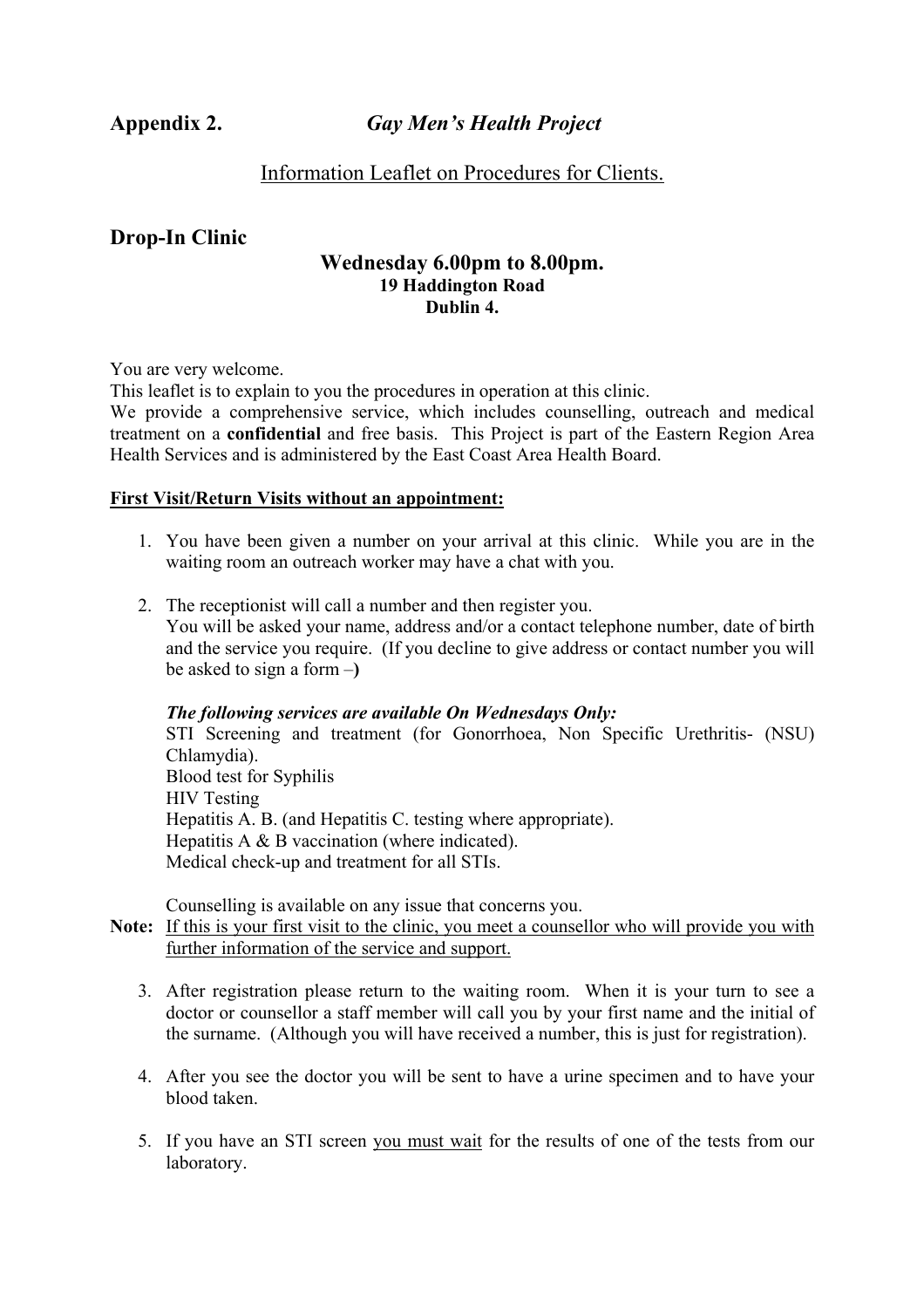- 6. All results for will be back in two weeks.
- 7. If you are diagnosed with an STI (for gonorrhoea, NSU, etc), you will be treated by the doctor. After which you must see a health advisor for further information of the infection and advice in relation to contacting recent sexual partners. You are advised to complete treatment and return in two weeks to see the doctor for a repeat test for clearance of infection.
- 8. If you test positive for syphilis you will be referred St James GUIDEClinic for further investigation and treatment. (You may return to us at any time).
- 9. If you are diagnosed as HIV positive, you will see a counsellor from our clinic. The doctor will refer you to our consultant for further assessment of the viral infection.
- **10.** Should you test negative for Hepatitis A or B virus you will be offered vaccines and this will be in the following regime. 1st injection at time of result,  $2<sup>nd</sup>$  injection one month from this and  $3<sup>rd</sup>$  injection five months from the  $2<sup>nd</sup>$  injection. In a further two months after this you will be requested to return to our clinic for a blood test-to check your antibody levels for protection. **It is important you receive the 3 injections.**

#### **Return Visits**

**11.** At present we operate an appointment system for return visits on Wednesdays and also Tuesdays. **Note: As we are very busy at the moment we cannot guarantee you will be seen at the time given, but you will be seen.** 

On your return visit you walk in without a number and leave the card at the office door table and take a seat in the waiting room.

- 12. You will be called to see the doctor or health advisor who will give all test results. However, if you have returned for an HIV test our policy requires you to see a counsellor. (if you wish to opt out of seeing a counsellor you have to sign a form) At any time you are welcome to see the counsellor or outreach worker. We can offer support and counselling sessions or referral to other support services:
- 12. Information, condoms, lubricant and tea/coffee are always available in the waiting room.

#### **The Drop-In is very popular and therefore busy-however the average visit takes between 30 and 60 minutes. We try to see everyone between 6.00pm and 8.30pm. Sometimes it does go over.**

#### **Information, Advice, Forums and Courses for Gay and Bisexual Men.**

Our outreach workers provide a series of information meetings and personal development courses at various times during the year. The team are also available, for a chat here or in Outhouse, 105 Capel St Dublin 7 (when opened). You are welcome to talk to them here or telephone 086-821 7325. E-mail:  $gmbp@eircom.net$ 

**If you have any comments or suggestions they would be very welcome. Please ask to see a member of staff, or write to the Co-ordinator, GMHP, 19 Haddington Rd, Dublin 4. Tel: 01-660 2189 or E-mail:** [mick.quinlan@erha.ie](mailto:mick.quinlan@erha.ie)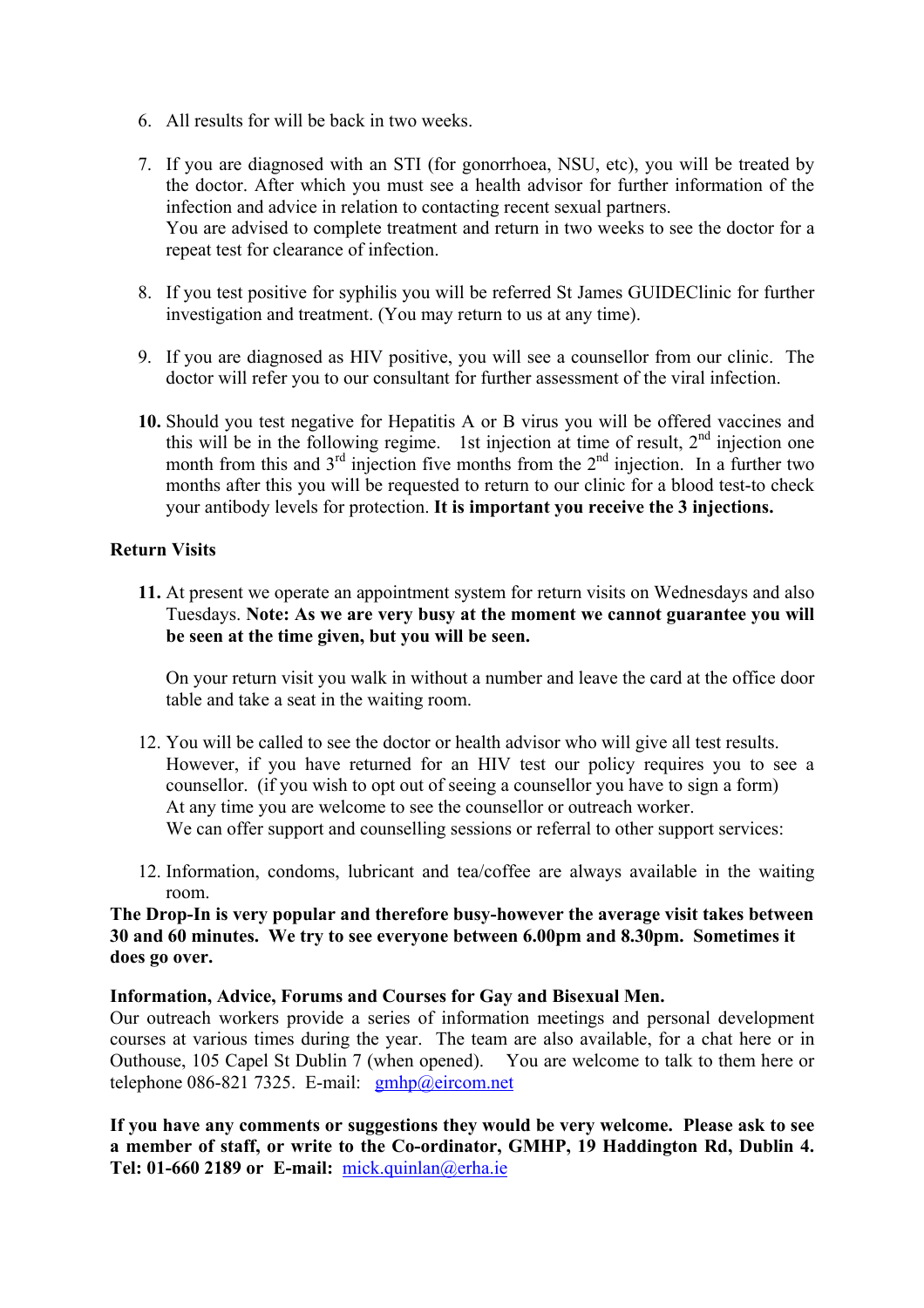### Appendix 3.

### HIV and AIDS Figures for 2000

The following HIV figures and the NASC recommendations act as a background and guide for development of our services.

#### **HIV Numbers Increases Dramatically in 2000**

The rate of HIV infection increased dramatically in 2000 compared to previous years, overall the highest number were recorded since 1985 when reporting began. Though each category was affected the incidences in gay/bisexual men or (MSM) increased from 40 per year up to 72 for the year 2000.

| Chart H. Cattleburg of HH . Testits 1900 to the Determent 2000 |                  |                   |                           |            |  |
|----------------------------------------------------------------|------------------|-------------------|---------------------------|------------|--|
| Category                                                       | <b>Year 2000</b> | % of Yearly Total | <b>Total 1985 to 2000</b> | % of Total |  |
| Intravenous Drug users                                         | 70               | 21%               | 983                       | 39%        |  |
| Gay/Bisexual Men (MSM)                                         | 72               | 21%               | 570                       | 23%        |  |
| Heterosexual/Unspecified                                       | 25               | 36%               | 537                       | 21%        |  |
| Children at Risk                                               | 56               | 16%               | 228                       | 9%         |  |
| Others                                                         | 19               | 6%                | 219                       | 8%         |  |
| <b>Totals</b>                                                  | 342              | 100%              | 2.537                     | 100%       |  |

**Chart 1. Categories of HIV results 1985 to end December 2000** 

**National Disease Surveillance Centre (2001) [www.ndsc.ie](http://www.ndsc.ie/)**

#### **Chart 2. HIV Results for Years 1997 to 2000**



**The percentage increase for each category over 1999 was MSM (80%), Hetero/Unspecified(112%) Children (143%), IVDU(1%)** 

#### **AIDS**

Because of the affect of treatments less people have been diagnosed with AIDS from an average number of 65 per Year in 1997 to 40 in 1999, to 21 in 2000 (9 were MSM). The number of AIDS related deaths also decreased from an average of 40 in 1997, to 20 in 1999 and to 13 for 2000 (7 MSM). **It's worth pointing out that MSM make up more than 50% of the (Year 2000) totals of those diagnosed with AIDS or of those who have died.** 





| Category     | <b>Numbers</b> | <b>Deaths</b> |
|--------------|----------------|---------------|
| <b>IVDU</b>  | 283            | 160           |
| <b>MSM</b>   | 254            | 127           |
| Hetero       | 95             | 5             |
| Children     | 25             | 9             |
| Haemophilics | 33             | 25            |
| Others       | 17             |               |
| <b>Total</b> | 707            | 330           |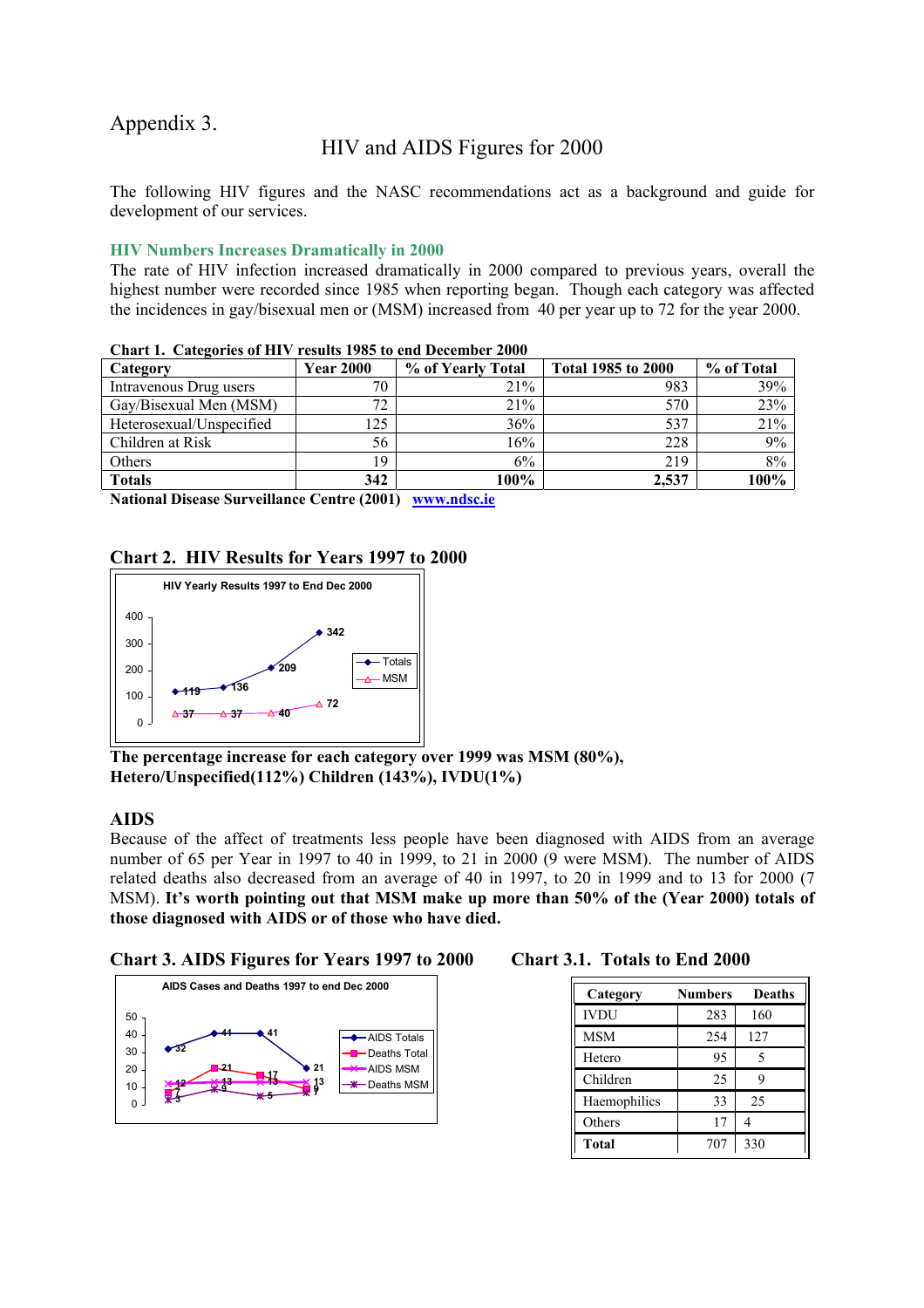Appendix 4.

## National AIDS Strategy Committee

The NASC issued its report 7 Years after the first one and in it's section on HIV Education and Prevention the recommendations contain references to gay and bisexual men and gay community groups and services.

Below are highlights from some of the recommendations.

- HIV/STI and Hepatitis prevention initiatives need to be maintained.
- Further integration into mainstream programmes of responses to gay disadvantage, particularly those aimed at gay men experiencing multiple disadvantages, would be of great benefit to HIV prevention programmes. There is a need to continue with HIV prevention and sexual health promotion work with the gay community. Young gay men need to be targeted in order to promote healthy sexual choices.
- The role of gay organisations should be acknowledged as providers of health information, particularly to those who may be isolated or not actively involved in the gay community. Funding appropriate information materials for the gay community needs to be continued.

(Nos 11&12 page 42 DOHC 2000)

### **For further information on this and other reports:** [www.doh.ie/](http://www.doh.ie/)

**For HIV/AIDS and STI figures:** [www.ndsc.ie](http://www.ndsc.ie/)